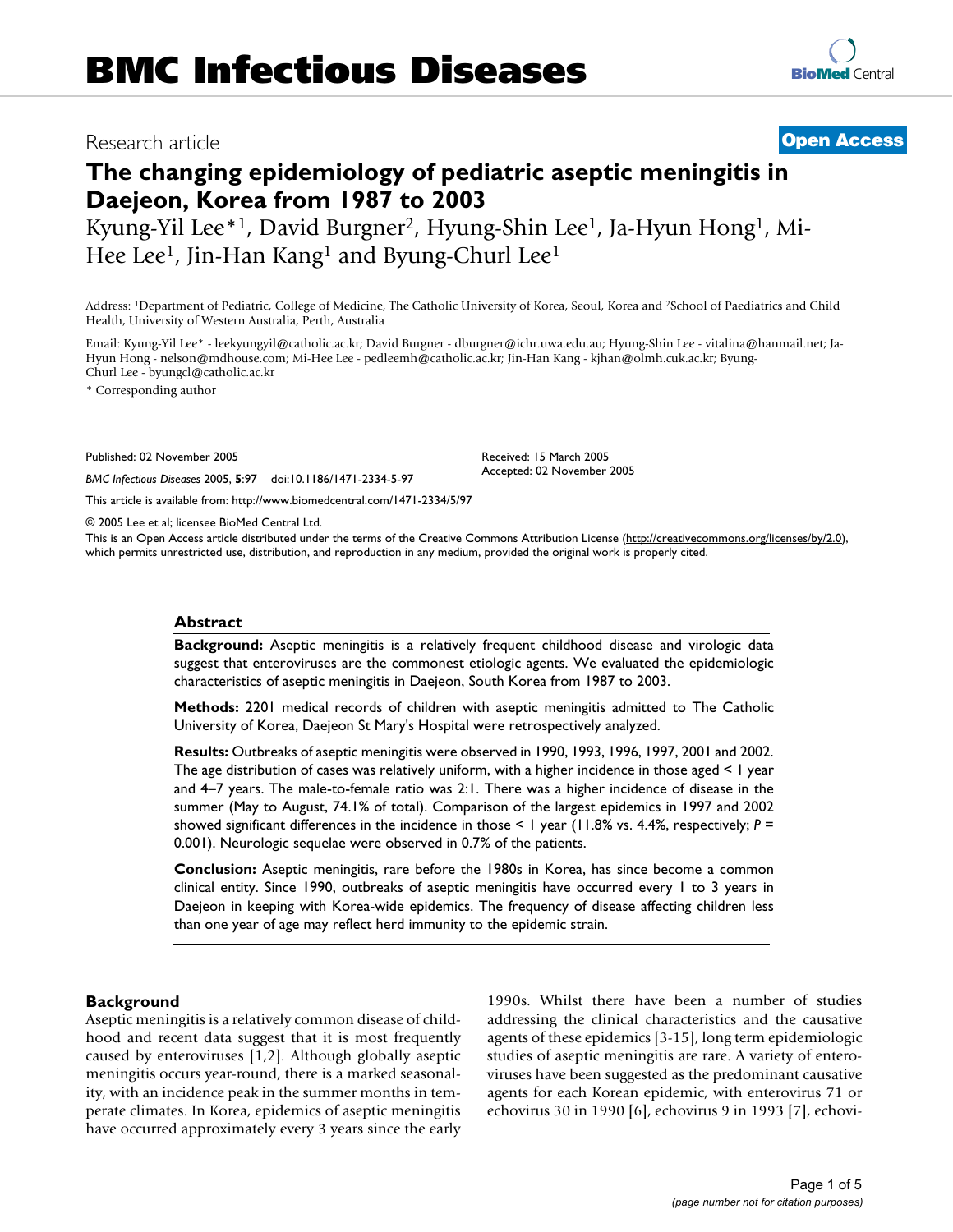

Figure 1 (A) Age distribution of aseptic meningitis, 1987–2003. (B) Annual cases of aseptic meningitis, 1987–2003.

rus 30 in 1997 [11], echovirus 6 in 1998 [11], coxsackievirus B5 in 2001 and echovirus 13 in 2002 [12-14].

In this study, we describe the epidemiologic characteristics of pediatric aseptic meningitis during a 17 year period, from 1987 to 2003, in Daejeon, South Korea, with particular emphasis on the two largest epidemics, in 1997 and 2002.

#### **Methods**

We retrospectively analyzed a total of 2201 medical records of pediatric patients with aseptic meningitis patients admitted to The Catholic University of Korea, Daejeon St. Mary's Hospital from January 1987 to December 2003. Daejeon, located in central Korea, is one of the largest cities with a population of over 1.4 million. The majority of the patients with aseptic meningitis were admitted to one of four general hospitals in Daejeon. There were no significant changes of medical facilities or the social environment during the study period. Epidemic years were defined as those with more than 100 patients per year and at least a two-fold increase in cases compared to the previous year. The diagnosis of aseptic meningitis was made on the basis of: (i) clinical symptoms and signs of meningitis, such as fever, vomiting, headache, and meningeal irritation, (ii) cerebral spinal fluid (CSF) pleocytosis ( $\geq$  5 leukocytes/mm<sup>3</sup>) with normal CSF protein and sugar levels and (iii) negative results on bacterial culture and latex particle agglutination test. Studies to identify viral pathogens were not routinely undertaken in these hospitals, especially during epidemics, as the available data suggests that causative agents other than enteroviruses are relatively rare [6,7,11-15]. Other nonenteroviral causes of meningitis occurring during the study period were excluded from the current analysis. These included cases of mumps meningitis ( $n = 66$ ; 1989– 1998) [16], bacterial meningitis (n = 40; 1992–2002) [17] and herpes meningo-encephalitis  $(n = 3)$ . We analyzed the age and gender of patients, together with monthly and annual frequency. In addition, we evaluated the frequency of neurological complications among the patients hospitalized for more than 10 days. The epidemiologic features of the patients from the two years with the highest incidence, 1997 and 2002, were also compared.

### **Results**

#### *Age and sex distribution*

2201 children fulfilled the study criteria. The mean age was  $6.0 \pm 3.9$  years (range 2 weeks to 15 years). The highest incidence was in those aged 4 to 7 years (44.1% of total cases) and in those less than 1 year old (10% of total), with the remaining cases evenly distributed across the remaining ages (Fig. 1). There were 1470 males and 731 females, giving a male-to-female ratio of approximately 2:1. Although enteroviral studies were not performed routinely during the study period, enteroviruses were identified in a proportion of patients in the 1997 and 2002 epidemics (Table 1). The mean duration of hospitalization was  $5.5 \pm 1.7$  days. There were no fatalities.

#### *Annual incidence*

The number of aseptic meningitis cases per year ranged from 17 (0.8% of total cases) in 1987 to 489 (21.7%) in 1997; the average was 129 cases per year. The greatest number of cases were observed in 1997, 2002 and 1993, with 489 (21.7%) of total, 366 (16.6%) and 257 (11.7%) patients, respectively. Outbreaks occurred approximately every three years in 1990, 1993, 1996, 1997, 2001 and 2002 (Fig. 1).

#### *Monthly and seasonal frequencies*

There was a striking seasonal pattern, with almost three quarters of cases occurring during the summer months (May to August) (Fig. 2). Of the total of 2201 cases, 540 (24.5%) presented in June, 378 (17.2%) in July, 371 (16.9%) in May, and 341 (15.5%) in August (Fig. 2).

#### *Comparison of epidemiologic features of the epidemics in 1997 and 2002*

1997 and 2002 had the largest epidemics of aseptic meningitis in the study period. There was no significant difference between in these two large epidemics in the age of children and the monthly distribution. However, in 1997,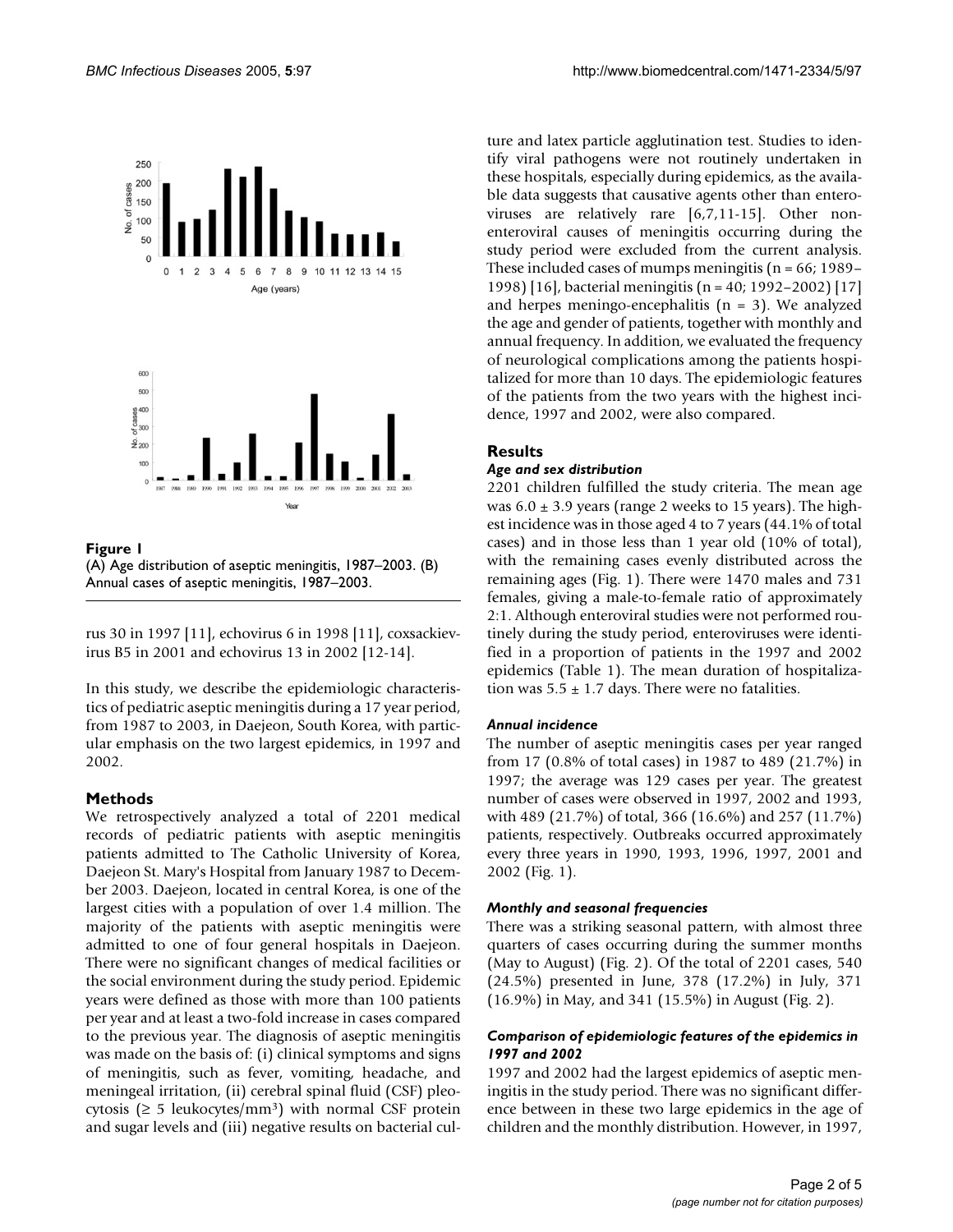| Year | Cases | Specimen(s) | Enteroviruses isolated (n)                    | References |
|------|-------|-------------|-----------------------------------------------|------------|
| 1990 | I 18  | Serum       | Suspected Enterovirus 71 & EV 30              | 6          |
| 1993 | 93    | <b>CSF</b>  | EV 9 (60), Others (17)                        |            |
| 1996 | 210   | Stool, CSF  | EV 9 (11), CV B1 (6)                          |            |
| 1997 | 493   | Stool, CSF  | EV 30 (54), EV 6 (15), CV B5 (9), Others (3)  | н          |
| 1997 | 33    | <b>CSF</b>  | EV 30 $(6)$                                   | *          |
| 1998 | 341   | Stool, CSF  | EV 6 (36), CV B2 (11), Others (29)            |            |
| 2002 | 371   | <b>CSF</b>  | EV 13 (18), EV 9 (15), EV 6 (10), Others (24) | 13         |
| 2002 | 13    | Stool, CSF  | Phylogenetic analysis of EV 13                | 4          |
| 2002 | 29    | <b>CSF</b>  | EV 13 (5), EV 6 (1)                           | *          |

| Table 1: Enteroviruses isolated from each nationwide epidemic of aseptic meningitis in Korea. |  |  |  |
|-----------------------------------------------------------------------------------------------|--|--|--|
|-----------------------------------------------------------------------------------------------|--|--|--|

CSF, Cerebrospinal fluid; EV, Echovirus; CV, Coxsackivirus;

\*, Unpublished data of our study

there was a higher frequency in those < 1 year of age than in 2002 (11.8% vs. 4.4%,  $P = 0.001$ ,  $X^2$  test) (Fig. 2).

#### *Neurologic sequelae*

Medical records of the 127 children hospitalized for  $\geq 10$ days were analyzed for possible complications. Although other complications of the gastrointestinal or respiratory system were noted, only neurological complications were evaluated in this study. Neurological complications were noted in 16 patients (0.7% of total). All children with neurological complications had abnormal mental status or abnormal neurological symptoms and signs following their aseptic meningitis and had been neurologically normal previously. Seizures were observed in 5 children, of whom two developed status epilepticus. Transient amnesia was observed in 2 children; one had antegrade amnesia, and the other had retrograde amnesia. One child had an inappropriate secretion of anti-diuretic hormone and mild hydrocephalus. One child showed transient signs of quadriplegia. Thirteen of the 16 children with neurological complications were followed up for at least 2 months. No permanent neurological sequelae were observed.

#### **Discussion**

Although there have been a number of studies of aseptic meningitis in Korea [3-15], there are few epidemiologic studies of this scope and duration. Historically, aseptic meningitis appears to have been relatively unusual in Korea prior to the 1980s, but this may partly reflect ascertainment bias and diagnostic methods. Chung et al. described 104 cases of childhood meningitis from 1960– 1967, with 41 cases of aseptic meningitis cases and 63 bacterial meningitis cases [3]. Rheu et al. reported an increasing incidence of aseptic meningitis in the Wonju area of Korea from 1966 to 1983; among the total of 200 cases of aseptic meningitis, there were 1–3 cases per year from 1966–1971, 6–23 cases per year in 1972–1982, and 40 cases in 1983 [4]. Similar findings are reported from Busan during the 1980s, with 5–19 cases annually between 1980 and 1988, 30 cases in 1989 and 56 cases in

1990 [5]. These results suggest that the nationwide epidemics of aseptic meningitis in Korea started in the early 1990s. The striking change in epidemiology at this time, with the occurrence of epidemics, may partly reflect improved diagnosis and increased awareness. In addition, changes in herd immunity may have contributed to an increased population susceptibility to epidemics of virus transmitted by the fecal-oral route. Public health improvements that accompanied this period of marked economic growth in Korea may have reduced sporadic exposure to enteroviruses and led to a large non-immune population. Similar patterns have been observed in the rapidly declining seroprevalence of hepatitis A in Korea. Hepatitis A, which is a kind of enteroviruses and also spread by the fecal-oral route, currently has a seroprevalence in Korean children < 15 years old of almost zero [18,19].

In this study, epidemics of aseptic meningitis in Daejeon mirrored the nationwide epidemics in 1990 [5,6], 1993 [7,8], 1996 [9], 1997 [10], 2001 and 2002 [12-14]. A nationwide study of 5090 patients in 1993 showed that the epidemic of aseptic meningitis commenced in the southern regions in spring, and then gradually moved to the northern regions (including Seoul), reaching a peak incidence in summer and then waned by late fall [8]. Similar patterns have been observed in other epidemics in Korea [5,6] and may reflect the geographical and social environment with a large and mobile population contributing to the nationwide spread of the disease. Aseptic meningitis is generally commoner in males with a maleto-female ratio of 1.2–2.3 to 1 [4-13], as observed in the current study.

Globally the age distribution during epidemics of aseptic meningitis varies, possibly due to different causative agents and specific herd immunity that results from varying socio-economic environments and other factors. For example, in the United States, the peak age for children with aseptic meningitis is reported to be  $\lt$  1 year old [1,2,20], whereas in five South African epidemics in the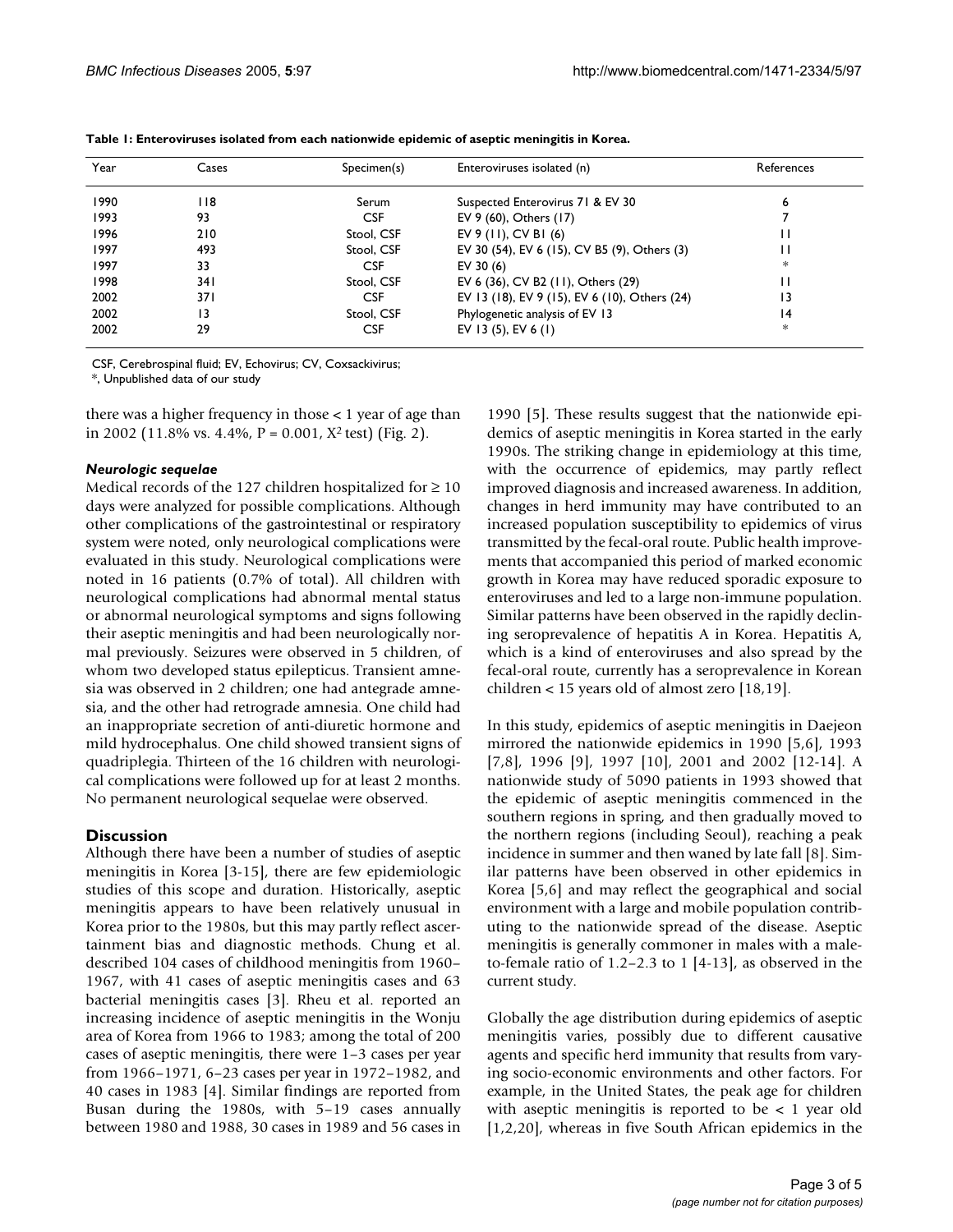

**Figure 2** (A) Monthly cases of aseptic meningitis, 1987–2003. (B) Comparison of age distribution between in 1997 and in 2002.

1980s, the mean age of children with echovirus meningitis was 4–5 years of age, whereas those with coxsackie B meningitis were most commonly <1 year old [21]. In Japan, Yamashita et al. analyzed 8595 cases of aseptic meningitis from 1981–1991. There were two peak ages of < 1 year and 4–7 years, with varying age distributions according to the causative virus in each epidemic [22]. Although Korea and Japan have similar geographical, racial and socio-economic environments, the period of marked Korean economic growth occurred later than in Japan. The Korean epidemiologic data from the 1990s is similar to those from the 1980s in Japan [22,23], possibly reflecting similar changes in important determinants of epidemiology.

The pattern of age distribution in an aseptic meningitis epidemic may reflect herd immunity from past infection with the same causative virus. Aseptic meningitis is rare in younger adults in Korea, whereas adults aged 20 and 40 years have an incidence similar to children in the United States [20]. In addition, there were differences in incidence in infants (< 1 year old) with each epidemic, suggesting that herd immunity from previous infections with enteroviruses is reflected in protective transplacental antibodies. Maternal (transplacental) antibodies are detected in over half of the infants aged 6 months, and may persist for up to 12 months after birth. Thus a high incidence in both infants and adults suggests a new epidemic strain with low herd immunity.

Previous studies in Korea have reported that enteroviruses predominate in each nationwide epidemic (Table 1). Enteroviruses include more than 70 serotypes, but only a few serotypes typically cause aseptic meningitis in any given community and during any given year. This may be due to differences in the background rate of infection in a community (herd immunity), in host immunity and possibly in the viral strain's neurotropism. Recently, echovirus 13 meningitis epidemics have been reported in Europe in 2000 [24,25], in the United States in 2001 [26], and in Korea in 2002 [12-14]. The genotype of echovirus 13 isolated in Korea in 2002 is almost identical to that isolated in Japan and Germany [14]. Thus, aseptic meningitis epidemics from an enteroviral strain may spread globally.

Children with enteroviral meningitis generally recover without complications, but rarely the disease can cause neurologic sequelae [1,2,8]. The clinical manifestations and outcome may differ with the enterovirus serotype. For example, a more severe clinical course and worse outcome with enterovirus 71 infections have been reported both in Korea and in other countries [27,28]. In the current study, 16 children (0.7%) with aseptic meningitis had neurological complications; 2 children in 1990, 4 in 1993, 4 in 1997, and 1 child each in six other years. No single epidemic resulted in a significantly larger number of neurologic sequelae, although the denominator was small as the outcome was generally excellent.

#### **Conclusion**

Aseptic meningitis appears to have been a rare disease in Korea during the 1960s and 1970s. Since 1990, outbreaks of aseptic meningitis have occurred every 1–3 years in Daejeon in keeping with nation-wide epidemics. The changing epidemiology may reflect improvements in public health, characteristics of the predominant etiologic agents and changes in herd immunity. In particular, the incidence of aseptic meningitis in children less than one year of age in each epidemic may be indicative of the agent-specific immunity of the parental generation.

#### **Competing interests**

The author(s) declare that they have no competing interests.

#### **Authors' contributions**

KYL designed the study and drafted the manuscript. JHH, MHL and JHK participated in the data collection and analysis, HSL analyzed the final data. BCL participated in the supervising the execution of the study. DB assisted with data interpretation and in drafting the manuscript. All